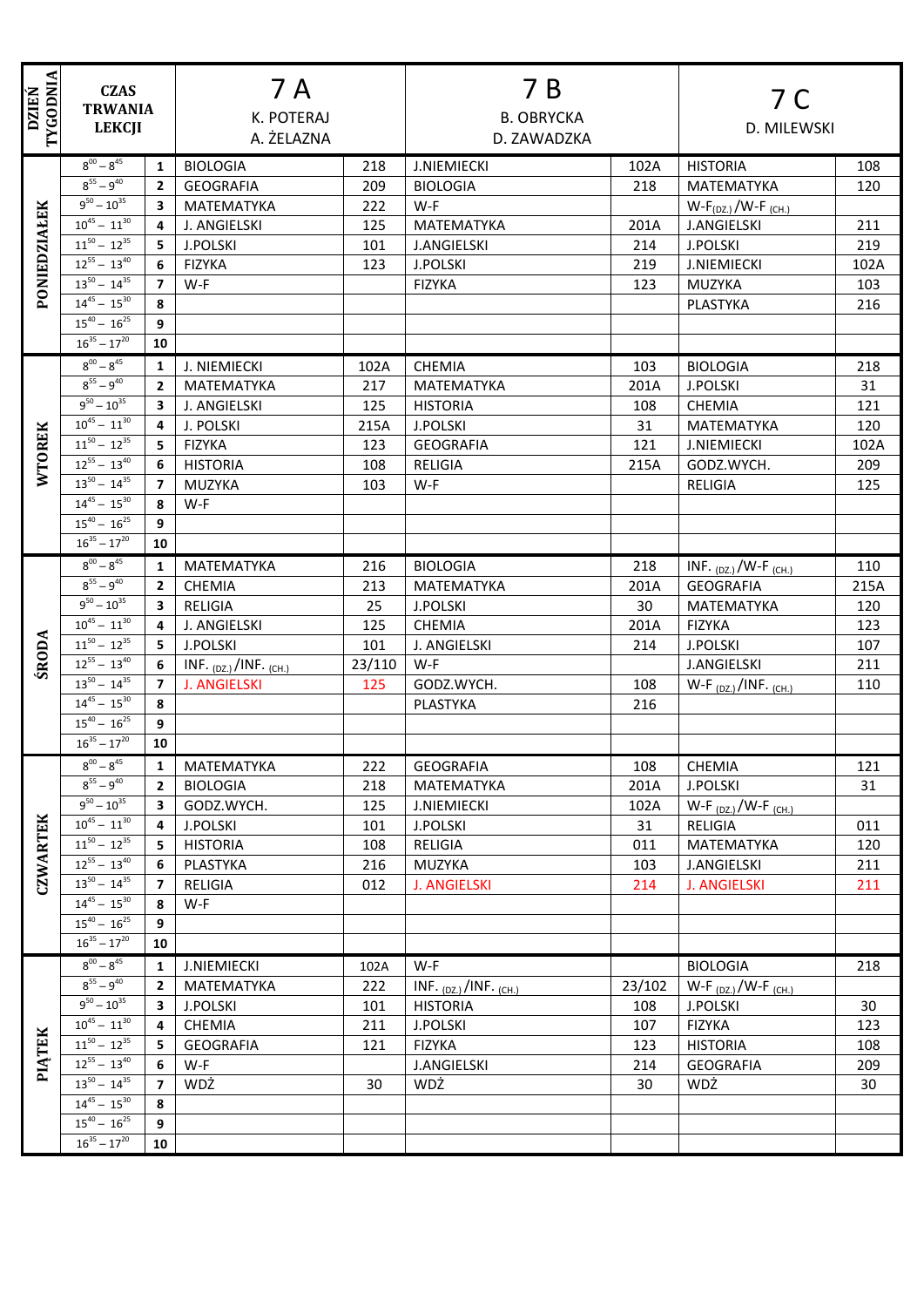|                          | 7 D                              |        | 7 E<br>A. SZCZYGIEŁ              |        | 7 F<br>A. CHARKIEWICZ          |        |
|--------------------------|----------------------------------|--------|----------------------------------|--------|--------------------------------|--------|
|                          | M. KOWALCZYK                     |        |                                  |        |                                |        |
| 1                        | RELIGIA                          | 27     | $W-F_{(DZ.)}/W-F_{(CH.)}$        |        | <b>GEOGRAFIA</b>               | 209    |
| $\overline{2}$           | <b>J.POLSKI</b>                  | 215    | <b>RELIGIA</b>                   | 125    | MATEMATYKA                     | 121    |
| 3                        | <b>FIZYKA</b>                    | 123    | MATEMATYKA                       | 121    | RELIGIA                        | 108    |
| 4                        | MATEMATYKA                       | 123    | <b>J.POLSKI</b>                  | 216    | <b>J.POLSKI</b>                | 222    |
| 5                        | <b>GEOGRAFIA</b>                 | 209    | <b>CHEMIA</b>                    | 213    | <b>HISTORIA</b>                | 108    |
| 6                        | <b>CHEMIA</b>                    | 213    | <b>FIZYKA</b>                    | 30     | $W-F_{(DZ.)}/W-F_{(CH.)}$      |        |
| $\overline{7}$           | W-F $_{(DZ.)}$ /W-F $_{(CH.)}$   |        | PLASTYKA                         | 216    | <b>J.ANGIELSKI</b>             | 211    |
| 8                        | MUZYKA                           | 103    | INF. $_{(DZ.)}$ /INF. $_{(CH.)}$ | 23/102 |                                |        |
| 9                        |                                  |        |                                  |        |                                |        |
| 10                       |                                  |        |                                  |        |                                |        |
| 1                        | <b>CHEMIA</b>                    | 213    | <b>J.POLSKI</b>                  | 211    | MATEMATYKA                     | 121    |
| $\mathbf{2}$             | <b>J.NIEMIECKI</b>               | 102A   | <b>MATEMATYKA</b>                | 121    | <b>BIOLOGIA</b>                | 218    |
| 3                        | W-F $_{(DZ.)}$ /W-F $_{(CH.)}$   |        | <b>GEOGRAFIA</b>                 | 214    | <b>J.POLSKI</b>                | 31     |
| 4                        | MATEMATYKA                       | 112    | <b>BIOLOGIA</b>                  | 218    | <b>CHEMIA</b>                  | 213    |
| 5                        | <b>J.POLSKI</b>                  | 215    | <b>J.ANGIELSKI</b>               | 214    | <b>J.ANGIELSKI</b>             | 211    |
| 6                        | <b>J.ANGIELSKI</b>               | 214    | <b>RELIGIA</b>                   | 101    | <b>J.NIEMIECKI</b>             | 102A   |
| $\overline{7}$           | <b>J.ANGIELSKI</b>               | 214    | <b>HISTORIA</b>                  | 108    | INF. $(DZ)$ /INF. $(CH)$       | 102/23 |
| 8                        |                                  |        |                                  |        |                                |        |
| 9                        |                                  |        |                                  |        |                                |        |
| 10                       |                                  |        |                                  |        |                                |        |
| 1                        | MATEMATYKA                       | 102A   | <b>J.POLSKI</b>                  | 214    | <b>HISTORIA</b>                | 108    |
| $\overline{2}$           | <b>GEOGRAFIA</b>                 | 209    | MATEMATYKA                       | 121    | J.ANGIELSKI                    | 211    |
| 3                        | <b>J.POLSKI</b>                  | 215    | <b>J.NIEMIECKI</b>               | 102A   | <b>GEOGRAFIA</b>               | 209    |
| 4                        | <b>J.ANGIELSKI</b>               | 214    | <b>GEOGRAFIA</b>                 | 209    | <b>PLASTYKA</b>                | 216    |
| 5.                       | <b>HISTORIA</b>                  | 108    | W-F $_{(DZ_i)}$ /W-F $_{(CH_i)}$ |        | <b>FIZYKA</b>                  | 014    |
| 6                        | <b>BIOLOGIA</b>                  | 218    | <b>HISTORIA</b>                  | 108    | <b>J.POLSKI</b>                | 107    |
| $\overline{ }$           | <b>PLASTYKA</b>                  | 216    | <b>J.ANGIELSKI</b>               | 214    | GODZ.WYCH.                     | 107    |
| 8                        |                                  |        |                                  |        | $W-F_{(DZ.)}/W-F_{(CH.)}$      |        |
| 9                        |                                  |        |                                  |        |                                |        |
| 10                       |                                  |        |                                  |        |                                |        |
| $\mathbf{1}$             | <b>FIZYKA</b>                    | 123    | <b>J.POLSKI</b>                  | 216    | <b>FIZYKA</b>                  | 014    |
| $\mathbf{2}$             | <b>J.POLSKI</b>                  | 215    | <b>J.ANGIELSKI</b>               | 214    | MATEMATYKA                     | 121    |
| 3                        | INF. $_{(DZ.)}$ /INF. $_{(CH.)}$ | 23/102 | MATEMATYKA                       | 121    | <b>J.ANGIELSKI</b>             | 211    |
| 4                        | GODZ.WYCH.                       | 214    | <b>J.NIEMIECKI</b>               | 102A   | <b>CHEMIA</b>                  | 213    |
| 5                        | <b>J.NIEMIECKI</b>               | 102A   | GODZ.WYCH.                       | 216    | <b>J.POLSKI</b>                | 31     |
| 6                        | RELIGIA                          | 012    | $W-F_{(DZ.)}/W-F_{(CH.)}$        |        | W-F $_{(DZ.)}$ /W-F $_{(CH.)}$ |        |
| $\overline{\phantom{a}}$ | $W-F_{(DZ.)}/W-F_{(CH.)}$        |        | MUZYKA                           | 011    | WDŻ (II SEMESTR)               | 30     |
| 8                        |                                  |        |                                  |        |                                |        |
| 9                        |                                  |        |                                  |        |                                |        |
| 10                       |                                  |        |                                  |        |                                |        |
| 1                        | <b>HISTORIA</b>                  | 108    | <b>J.POLSKI</b>                  | 217    | MATEMATYKA                     | 121    |
| $\mathbf{2}$             | <b>J.POLSKI</b>                  | 215    | <b>FIZYKA</b>                    | 014    | <b>BIOLOGIA</b>                | 218    |
| 3                        | MATEMATYKA                       | 012    | <b>BIOLOGIA</b>                  | 218    | $W-F_{(DZ.)}/W-F_{(CH.)}$      |        |
| 4                        | <b>BIOLOGIA</b>                  | 218    | <b>J.ANGIELSKI</b>               | 214    | <b>J.NIEMIECKI</b>             | 102A   |
| 5                        | <b>J.ANGIELSKI</b>               | 214    | W-F $_{(DZ.)}$ /W-F $_{(CH.)}$   |        | J.POLSKI                       | 107    |
| 6                        | $W-F_{(DZ.)}/W-F_{(CH.)}$        |        | CHEMIA                           | 213    | <b>RELIGIA</b>                 | 109    |
| $\overline{\mathbf{z}}$  |                                  |        | WDŻ                              | 30     | MUZYKA                         | 103    |
| 8                        |                                  |        |                                  |        |                                |        |
| $\boldsymbol{9}$         |                                  |        |                                  |        |                                |        |
| 10                       |                                  |        |                                  |        |                                |        |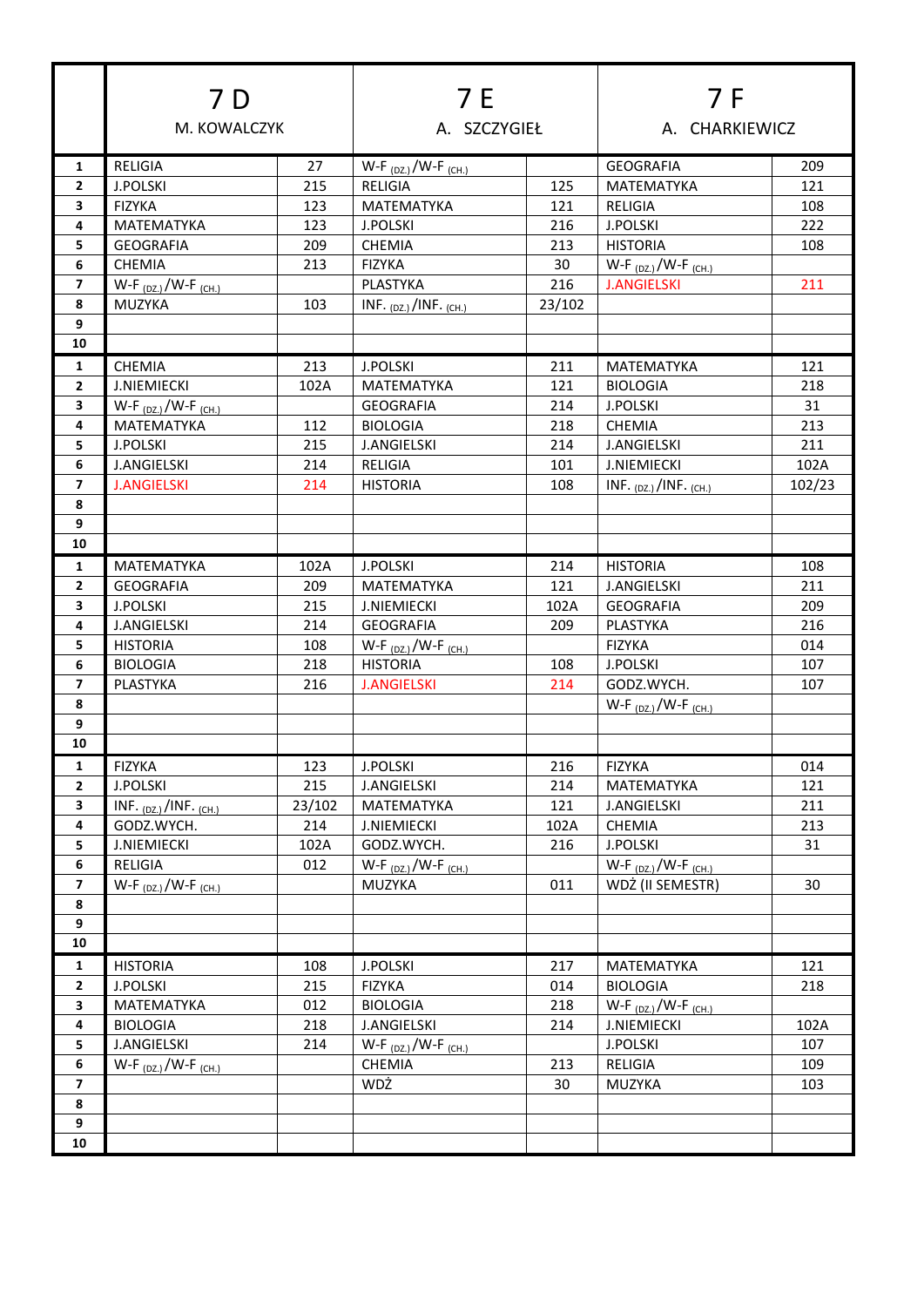|                         | 7 G<br>E. JAWOROWSKA             |           | 7 H<br>M. LASKOWSKA    |      | 7 I<br>J. MAŃKO           |           |
|-------------------------|----------------------------------|-----------|------------------------|------|---------------------------|-----------|
|                         |                                  |           |                        |      |                           |           |
| 1                       | <b>MATEMATYKA</b>                | 201       | <b>J.NIEMIECKI</b>     | 25   | <b>FIZYKA</b>             | 014       |
| $\mathbf{2}$            | <b>J.POLSKI</b>                  | 30        | <b>J.POLSKI</b>        | 216  | <b>HISTORIA</b>           | 108       |
| 3                       | W-F                              |           | <b>J.ANGIELSKI</b>     | 125  | <b>GEOGRAFIA</b>          | 215       |
| 4                       | <b>BIOLOGIA</b>                  | 217       | <b>FIZYKA</b>          | 014  | <b>J.POLSKI</b>           | 221       |
| 5.                      | <b>HISTORIA</b>                  | 31        | <b>MATEMATYKA</b>      | 201A | RELIGIA                   | 112       |
| 6                       | <b>GEOGRAFIA</b>                 | 209<br>31 | <b>HISTORIA</b><br>W-F | 27   | <b>J.ANGIELSKI</b><br>W-F | 215A      |
| 7<br>8                  | GODZ.WYCH.<br><b>FIZYKA</b>      | 30        |                        |      |                           |           |
| 9                       |                                  |           |                        |      |                           |           |
| 10                      |                                  |           |                        |      |                           |           |
| 1                       | <b>MATEMATYKA</b>                | 201       | <b>J.ANGIELSKI</b>     | 125  | <b>J.POLSKI</b>           | 221       |
| $\mathbf{2}$            | <b>J.ANGIELSKI</b>               | 107       | <b>J.POLSKI</b>        | 211  | <b>CHEMIA</b>             | 213       |
| 3                       | <b>BIOLOGIA</b>                  | 217       | <b>CHEMIA</b>          | 213  | <b>J.NIEMIECKI</b>        | 25        |
| 4                       | RELIGIA                          | 101       | <b>MATEMATYKA</b>      | 201A | <b>BIOLOGIA</b>           | 217       |
| 5.                      | J.POLSKI                         | 31        | <b>BIOLOGIA</b>        | 218  | <b>MATEMATYKA</b>         | 004       |
| 6                       | CHEMIA                           | 213       | <b>PLASTYKA</b>        | 216  | W-F                       |           |
| $\overline{ }$          | W-F                              |           | RELIGIA                | 012  | GODZ.WYCH.                | 215A      |
| 8                       |                                  |           | $INF_{.(DZ)}$          | 23   | <b>J.ANGIELSKI</b>        | 215A      |
| 9                       |                                  |           |                        |      |                           |           |
| 10                      |                                  |           |                        |      |                           |           |
| 1                       | <b>J.POLSKI</b>                  | 30        | W-F                    |      |                           |           |
| $\mathbf{2}$            | <b>MATEMATYKA</b>                | 201       | <b>J.POLSKI</b>        | 214  | <b>MATEMATYKA</b>         | 004       |
| 3                       | <b>J.ANGIELSKI</b>               | 107       | RELIGIA                | 125  | <b>HISTORIA</b>           | 108       |
| 4                       | INF. $_{(DZ.)}$ /INF. $_{(CH.)}$ | 23/110    | <b>FIZYKA</b>          | 014  | <b>J.POLSKI</b>           | 221       |
| 5                       | <b>GEOGRAFIA</b>                 | 209       | <b>MATEMATYKA</b>      | 201A | W-F                       |           |
| 6                       | <b>HISTORIA</b>                  | 31        | <b>J.ANGIELSKI</b>     | 125  | PLASTYKA                  | 215A      |
| $\overline{7}$          | W-F                              |           | <b>HISTORIA</b>        | 27   | CHEMIA                    | 213       |
| 8                       |                                  |           |                        |      | INF. $(DZ)$ /INF. $(CH.)$ | 102/23    |
| 9                       |                                  |           |                        |      |                           |           |
| 10                      |                                  |           |                        |      |                           |           |
| 1                       | <b>J.ANGIELSKI</b>               | 107       | <b>J.NIEMIECKI</b>     | 25   | <b>J.ANGIELSKI</b>        | 215A      |
| $\mathbf{2}$            | <b>J.NIEMIECKI</b>               | 25        | <b>J.POLSKI</b>        | 216  | <b>BIOLOGIA</b>           | 217       |
| 3<br>4                  | J.POLSKI                         | 31        | <b>GEOGRAFIA</b>       | 108  | <b>J.NIEMIECKI</b>        | 25<br>221 |
| 5                       | <b>FIZYKA</b><br>W-F             | 014       | J.ANGIELSKI<br>W-F     | 125  | J.POLSKI<br>MUZYKA        | 215A      |
| 6                       | MATEMATYKA                       | 201       | MUZYKA                 | 011  | MATEMATYKA                | 004       |
| $\overline{\mathbf{z}}$ | PLASTYKA                         | 216       | GODZ.WYCH.             | 23   | RELIGIA                   | 215       |
| 8                       |                                  |           | INF. $(CH)$            | 23   |                           |           |
| 9                       |                                  |           |                        |      |                           |           |
| 10                      |                                  |           |                        |      |                           |           |
| $\mathbf{1}$            | <b>J.NIEMIECKI</b>               | 25        | MATEMATYKA             | 201A | MATEMATYKA                | 004       |
| 2                       | RELIGIA                          | 125       | J.POLSKI               | 217  | <b>GEOGRAFIA</b>          | 123       |
| 3                       | <b>J.ANGIELSKI</b>               | 107       | CHEMIA                 | 213  | <b>FIZYKA</b>             | 014       |
| 4                       | <b>CHEMIA</b>                    | 213       | <b>GEOGRAFIA</b>       | 121  | <b>J.POLSKI</b>           | 221       |
| 5                       | MUZYKA                           | 103       | <b>BIOLOGIA</b>        | 218  | <b>J.ANGIELSKI</b>        | 215A      |
| 6                       | <b>J.POLSKI</b>                  | 107       | W-F                    |      | W-F                       |           |
| $\overline{\mathbf{z}}$ | WDŻ                              | 30        | WDŻ                    | 30   | WDŻ                       | 30        |
| 8                       |                                  |           |                        |      |                           |           |
| 9                       |                                  |           |                        |      |                           |           |
| 10                      |                                  |           |                        |      |                           |           |